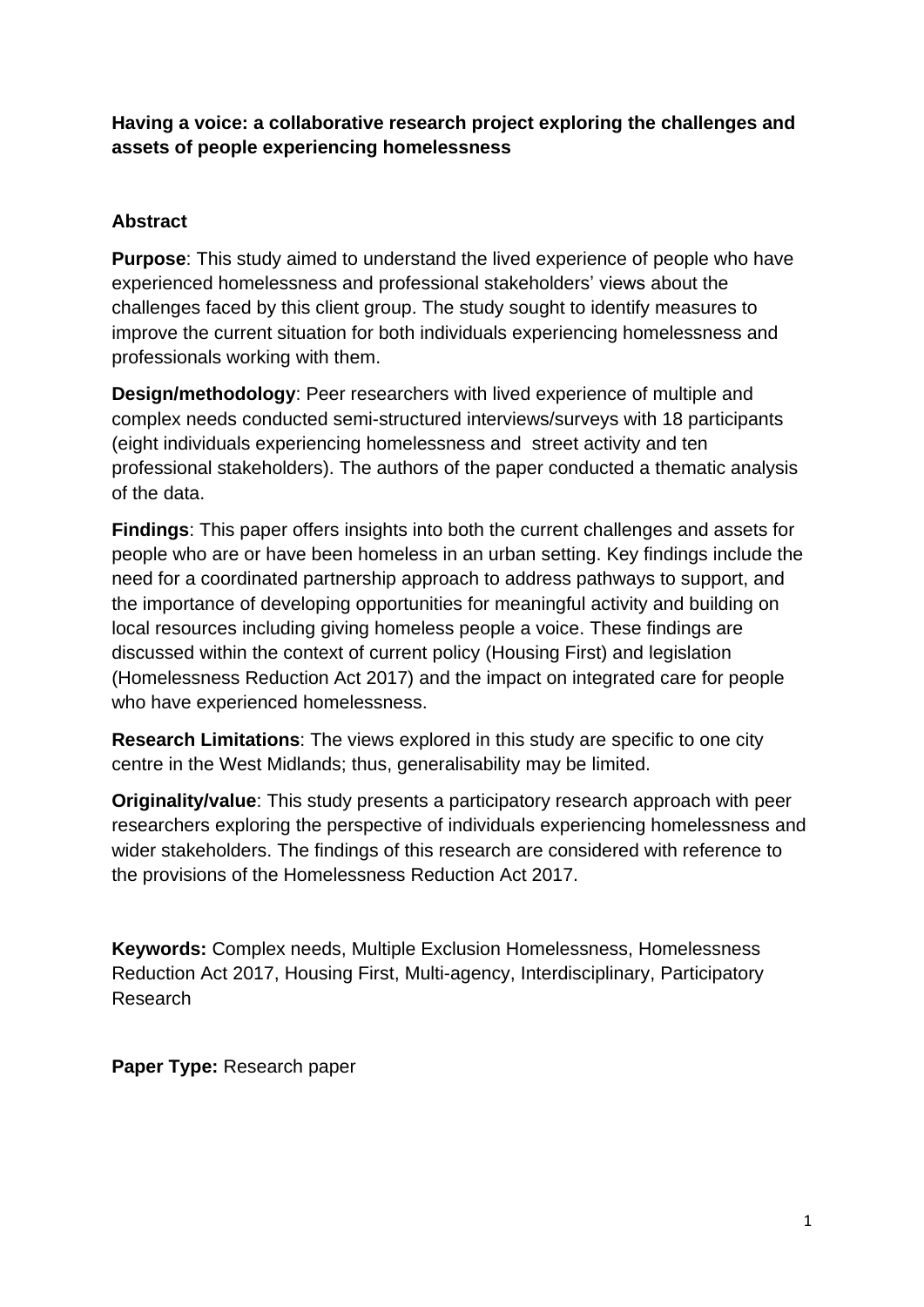#### **Introduction**

The Ministry of Housing, Communities and Local Government (MHCLG) produce two sets of statistics relating to homelessness. First, the MHCLG provide figures on the number of homelessness acceptances where a local authority is satisfied that an applicant is eligible for assistance, unintentionally homeless and in priority need. In 2016/17 over 59,000 acceptances were made, a 2% increase on the previous year and 48% higher than in 2009/10 (Fitzpatrick et al., 2018). Second, annual rough sleeping statistics are based on a single night snapshot. The latest figures report an estimated 4,751 rough sleepers in England, a 15% increase on the previous year and 169% increase since 2010 (MHCLG, 2018). It can be difficult to quantify rough sleepers through this single night snapshot and organisations working with the homeless have questioned the reliability of these figures arguing that official statistical returns significantly mask the extent of the problem (Wilson and Barton, 2017). In response to these increased levels of homelessness, the government has formed a cross-department Rough Sleeping and Homeless Reduction taskforce supported by a Rough Sleeping Advisory Panel whose membership includes experts from local government and homelessness charities (MHCLG, 2018). Further commitment to tackling levels of homelessness has come in the form of the Homelessness Reduction Act 2017 (HRA) that came into force on 3 April 2018.

The greatest proportional increase in homelessness has been found amongst those who had been homeless for two consecutive years, "suggesting that current intervention measures are not succeeding in preventing homelessness from becoming entrenched" (Communities and Local Government Select Committee, 2016, p.3). These findings were consistent with those of the 2016 Homeless Monitor (Fitzpatrick et al., 2016), a longitudinal study that analysed the impact of economic and policy decisions on the homeless population. This report found that English local authorities report significant challenges providing meaningful help to single homeless people, particularly those aged 25-34 and to those with complex needs.

There is a well-established body of evidence that many homeless people have multiple and complex needs (Manthorpe et al., 2015) and have contact with a wide range of professionals from statutory and voluntary services across the health and social care sector. Multiple Exclusion Homelessness (MEH) has been defined as a form of severe and multiple disadvantage where homeless people have experienced one or more of the following: institutional care, substance misuse and street culture activities (Fitzpatrick et al., 2012). The complexities of MEH create a myriad of professional and organisational challenges. It can be argued that "only integrated services can respond to people and communities who have complex needs" (Miller and Appleton, 2015, p.24) and that competing institutional, funding and policy agendas can undermine this approach.

A participatory research study that focused on the complex needs of people who are homeless in Nottingham and London concluded that homelessness policy and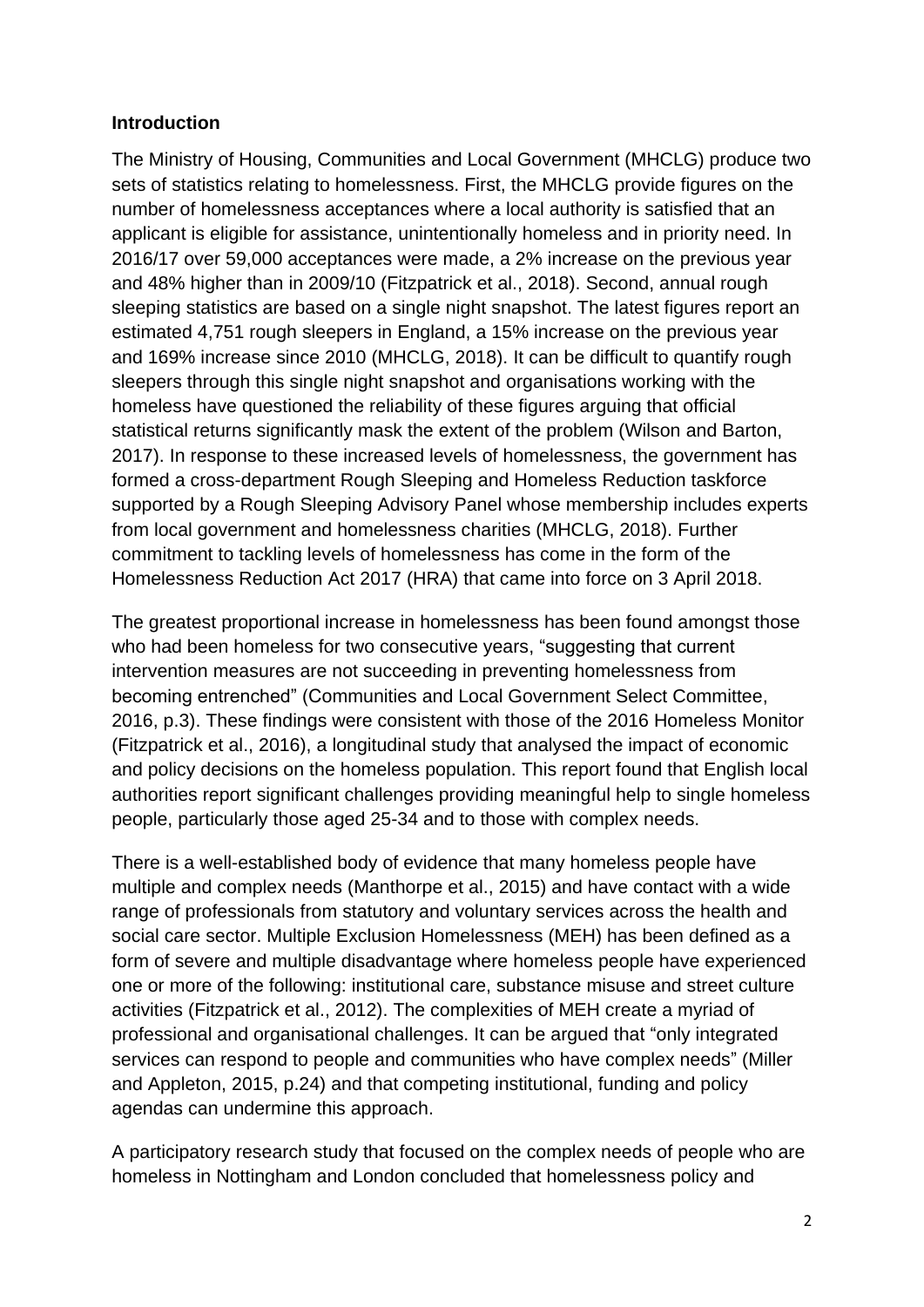practice often pay little attention to genuinely meeting the needs of marginalised people (Dwyer et al., 2015). They argue that improvements to policy and practice will only take place if people with complex needs are not seen as 'the problem' and instead focus on the systems that have created their vulnerability in the first instance.

The aim of this research was to understand the lived experience of individuals who are or have been homeless and involved in street activity (core participants) and the views of wider professional stakeholders (defined in methods section below). Homelessness was considered in a broad way to include individuals engaged in rough sleeping and those without secure accommodation. The experience of city centre street activity was explored, which included street drinking, begging and interaction with peers, professionals and the public. A key aspect of the study reported here is that it adopted an assets-based approach to explore ways in which the current situation could be improved based on individual and collective capacity, and utilising services delivered in the city centre.

#### **Methods**

The methodology was influenced by community based participatory appraisal, which creates a cycle of data collection, reflection and learning; seeking to build community knowledge and encourage collective action (Glasgow Centre for Population Health, 2011). Within this, local community members are trained to conduct the research and for this study, data collection was conducted by people who have lived experience of multiple and complex needs (peer researchers), in an area of high deprivation in the West Midlands, UK.

Peer researchers were important for this study as their shared experiences of homelessness provided an expert insider knowledge and access to a 'hard to reach' population group in a short period of time (Elliot et al., 2002). In addition, the use of peer researchers (compared to academic researchers) can offer a more equal power balance between researcher and participant, thus participants may feel more comfortable to provide open and honest accounts (Burns and Schubotz, 2009). Interviews were conducted with participants 'in situ' in the city centre and a rapport was established with the peer researchers which allowed for the collection of rich and meaningful data. It should be recognised that consistency of questioning may have been compromised as a range of peer researchers spoke to the core participants over a three-week period at various days and times. However, all the peer researchers were trained in participatory action research and robust systems of training and support were put in place.

As part of the research cycle, a stakeholder event was held, where initial findings were presented for discussion and reflection; recommendations were co-produced and an action plan was jointly developed, thereby encouraging collective action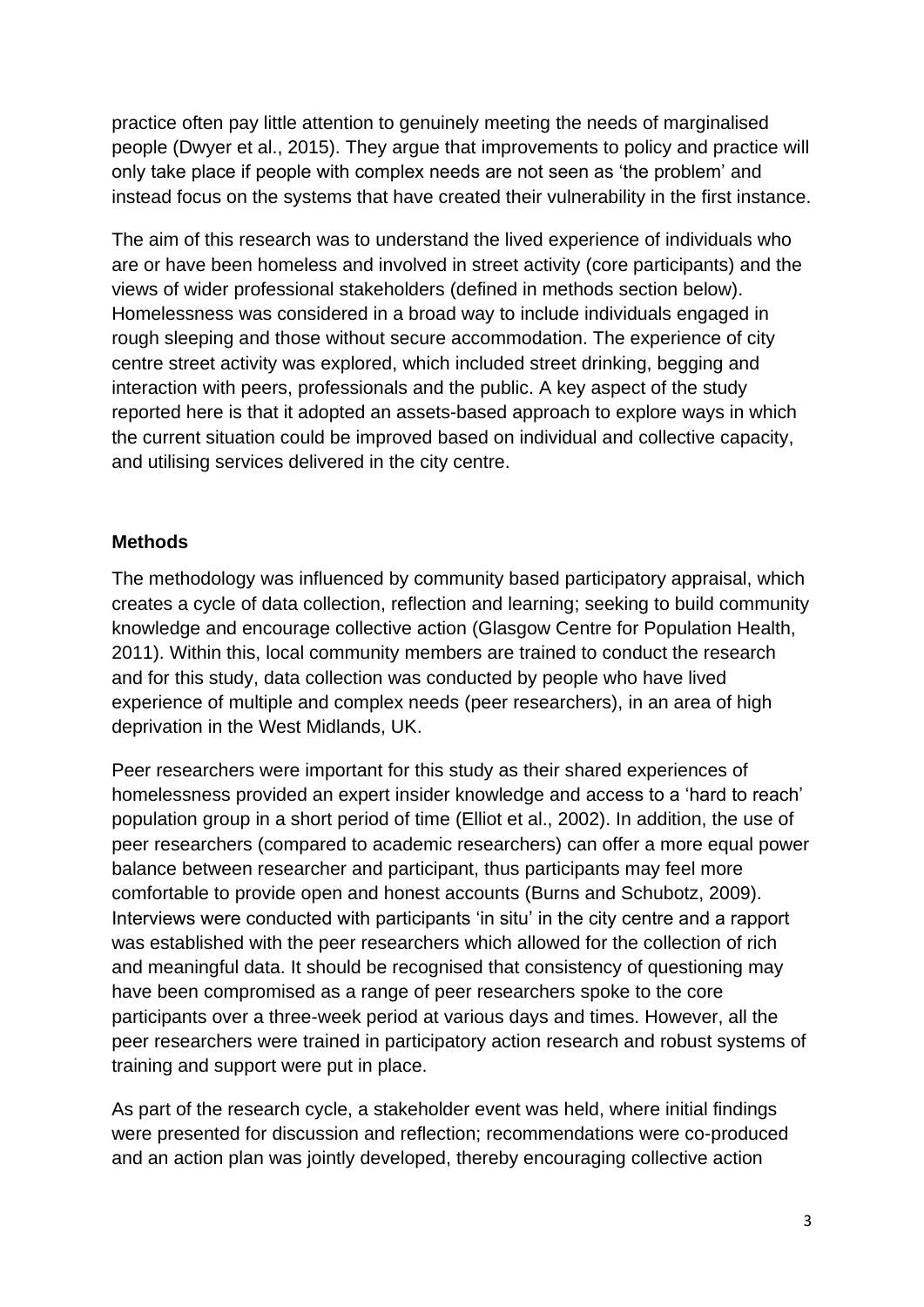(GCPH, 2011). The focus of this paper is the findings from the primary data collection which was conducted by the peer researchers.

## *Data collection*

Semi-structured interviews with core participants aimed to gain an insight into what life is like for people who were perceived to be homeless and/or engaged in street activity. This included their experiences and views of the city centre, and what could improve the current situation for themselves and others. Participants were invited to take part in the research using purposive sampling. With participants' consent, interviews were recorded and lasted between 10 and 40 minutes (n=8). In recognition of their time, core participants were offered a hot drink/food. Participants were all male, aged between 30 and 60 years old. Six core participants described themselves as homeless; the other two participants had longer-term accommodation but were engaged in street activity.

The project team also identified 20 stakeholders with expertise related to homelessness and street activity in the city and peer researchers invited them to participate. Ten engaged, representing local government, charitable organisations, local businesses, health and housing providers. Stakeholders were given the option of completing a survey by email or being interviewed; six completed the survey and four took part in a semi-structured interview with peer researchers. Questions related to their perception of homelessness in the locality, the work they do, collective resources available and potential solutions.

#### *Data analysis*

With participants' consent, anonymised recordings were passed to the authors of the paper for transcription. Thematic analysis was conducted following Braun and Clarke's six stage analysis process (2006). Three researchers were involved in the analysis to cross-check findings and reduce the potential bias in interpretation. Findings were also cross-checked with peer researchers, based on their experiences and reflections from conducting data collection. Ethical approval for the data analysis and write up of the study was granted by the university ethics committee.

#### **Results**

Thematic analysis identified two key themes: pathways to support (with the subthemes: multiple and complex needs, and access to support); and developing opportunities (with the subthemes: appeal of the city centre, somewhere else to go, something else to do and building on resources).

# *Pathways to support*

There was a clear sense that the multiple and complex needs of individuals are important to understanding their experiences and to improving the support provided. The need for support to be flexible and responsive to individual need came through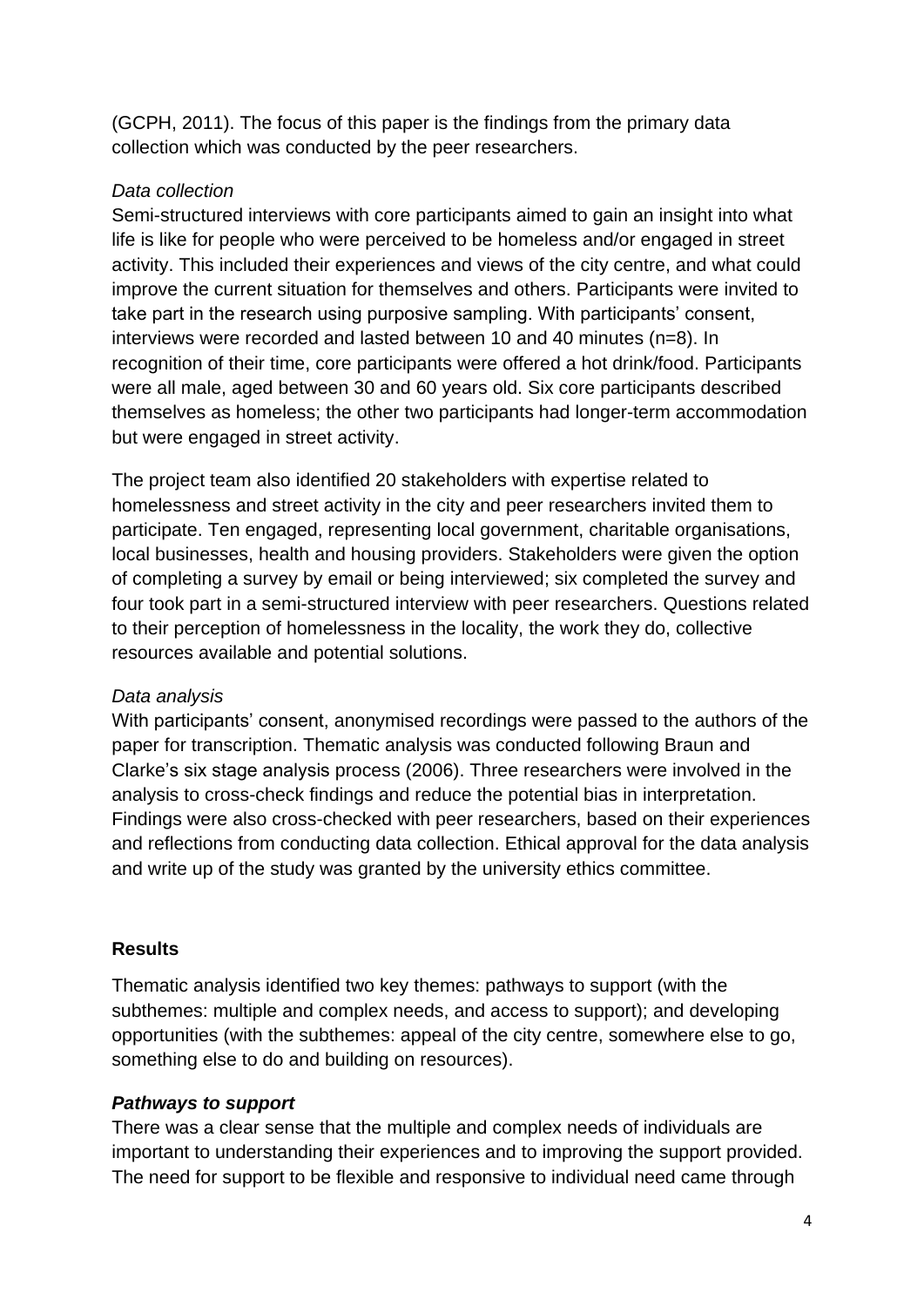from both the stakeholders and core participants. Although core participants mentioned a range of resources that they accessed in the local area, there was a suggestion that the pathway to accessing some of the available support was not always clear.

#### *Multiple and complex needs*

Both stakeholders and core participants talked about the complex needs of individuals perceived to be homeless and/or engaging in street activity. Flexible pathways to support, that are responsive to individual needs, were regarded as crucial for this client group. Whilst each core participant had their own individual story, similar patterns were observable in their accounts. Many talked about living with concurrent physical and mental health problems (e.g., deep vein thrombosis (DVT); epilepsy, anxiety, autism, bi-polar and dyslexia). All the participants spoke of their substance use, and in some instances, substance misuse was described as having triggered hallucinations, paranoia and/or aggressive behaviour.

"I've had enough of that stuff [cider] because I was punching trees, nobody there just hallucinating, who's that?" (P3).

Many of the participants also reported having spent time in prison. Whilst some talked about becoming homeless on their release, others talked about prison as preferable to spending colder months on the streets:

"For the next five years, I was on the streets and going to prison when it came to be winter time. I'd get myself sent down because at least you're warm and fed in jail" (P5).

The stakeholders also reflected on the multiple and complex needs of this group referring to mental health issues (e.g., anxiety and depression), substance misuse and related health issues (e.g., DVT and Hepatitis). Core participants often talked about not knowing how/not being able to access the support that may be available and that developing a joined-up approach to services, with a clear pathway to access support, was important.

#### *Access to support*

Several barriers to accessing current services were identified by core participants. For example, a lack of support to help complete necessary paperwork in relation to accessing services (e.g., health, benefits and accommodation) was a recurring theme:

"It's just because of my anxiety why I haven't done it [paperwork for benefits], I just can't do it" (P4).

"With me having dyslexia and autism, I don't know how to do that [paperwork for hostel accommodation]" (P7).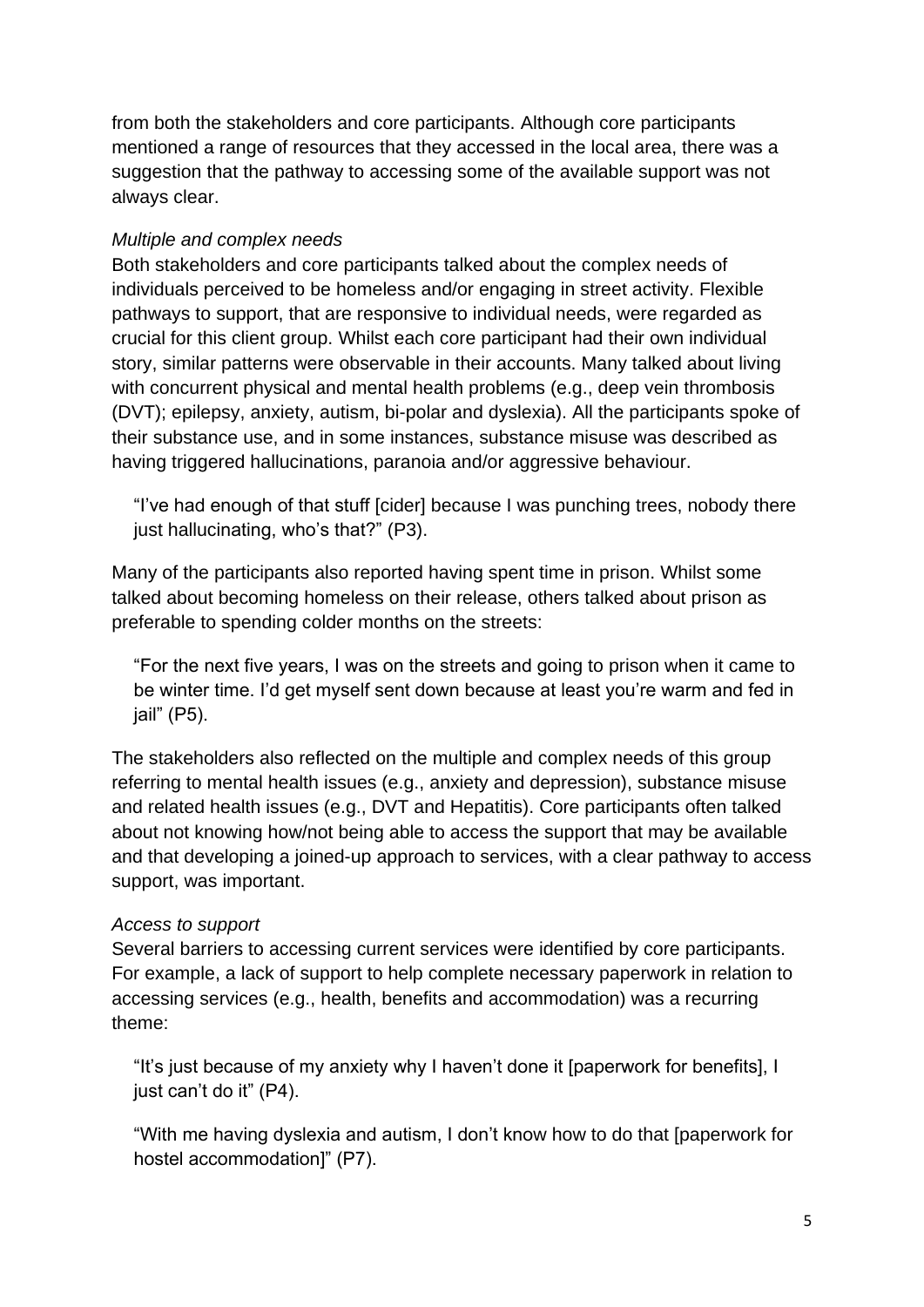Core participants emphasised the importance of improving pathways to health services, this related to both accessing support and medication. Keeping track of days and appointments were identified as a challenge by core participants, particularly for GP appointments and collecting medication (i.e., methadone script). One participant explained the severe consequences this could have:

"He's gone down the chemist this morning but they haven't got a script in. Oh, I must have had an appointment yesterday like. So, he's come up here to get his prescription. The doctors took 15 minutes to tell him he can't have a prescription, but he'll give him the prescription tomorrow. He's gone to score now, he's been clean for 7 and half months" (P9).

Another participant talked about a recent incident where seeking help led to much frustration. Following hearing voices, he sought help from a range of places and services with no joy:

"I don't know, they just saying it's not us, go to here and they kept sending me to different places, go to A&E, go to the Police Station, go to the walk-in centre, go to your GP, go here, there – and that's why I went mad, proper wound up, nobody's helping me" (P5).

Additionally, core participants cited previous rent arrears, having a dog, and substance use as reasons for not being able to access hostel accommodation. In some instances, participants were barred from hostels for historic reasons. Both stakeholders and core participants highlighted the importance of access to accommodation, suggesting a need for improving and expanding the accommodation already available.

One participant explained how hostels should be viewed as a stepping stone and incentive to move towards more permanent housing:

"But I don't see the point in going there [hostel] and just staying there, it's like they're not moving anyone on – that's what it seems like to me anyway because you're just seeing the same people in there" (P1).

Meanwhile, one stakeholder commented:

"Provision of alternatives to hostel accommodation for rough sleepers is needed to improve the situation, such as a true housing first model" (S4).

Some core participants highlighted a lack of appropriate accommodation for people attempting to manage their substance misuse. This had a negative impact on the ability to move on from being homeless.

Overall, participants indicated that support needed to be flexible and responsive to individual needs which can often be multiple and complex. Similarly, some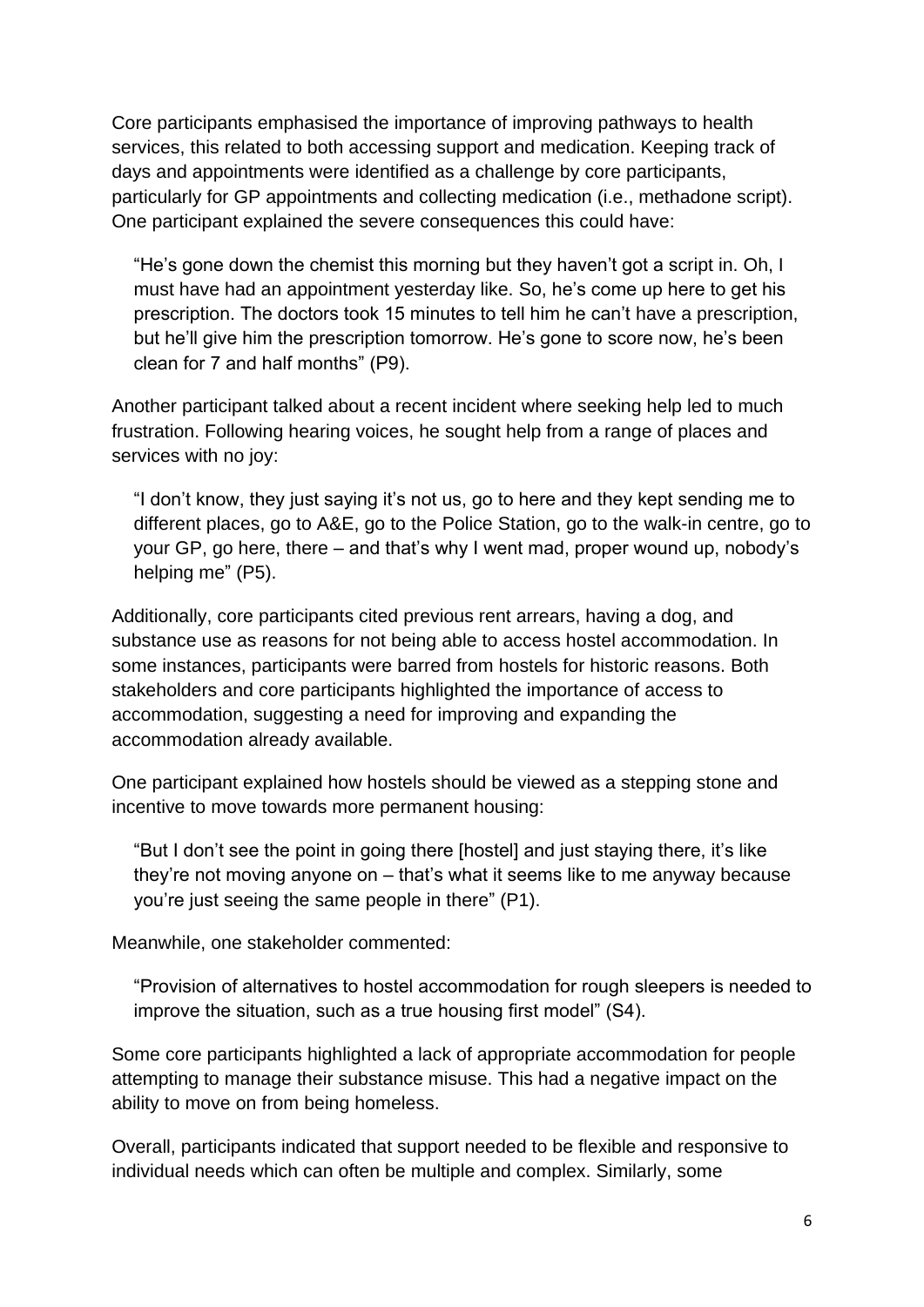stakeholders working closely with this client group identified the need for services that are more accessible and proactive. One suggestion was that a single centre could offer the opportunity to provide access to integrated services, such as one-toone support and specialist advice in relation to accommodation and health.

## *Developing Opportunities*

#### *Appeal of the city centre*

The city centre was identified as a space used by those who are perceived to be homeless. Ease of access to, and opportunity within, the city centre appeared to be the greatest draw for core participants to locate themselves in this area. Stakeholders suggested the close proximity of a wide range of support services available was a key factor. However, as mentioned above, core participants were often unsure about how to access this support. Instead, they focused on how the city centre afforded them the opportunity to beg for money and food from visitors, shoppers and local businesses. This also applied to one participant housed in temporary accommodation:

"Sit here [on the street], try and get some money to get some electric for my flat…the only reason I am doing it is to get some electric and some food because there is nothing in my flat at all" (P5).

Another aspect core participants valued was the positive interactions with people in the city centre (including shoppers, visitors, local businesses and other rough sleepers). The sharing of knowledge, food and other resources were also described as reasons to be in the city centre. One participant stated:

"… 99% of them are really good. … just somebody saying hello and offering you where to go for this or for that because when I first came here I didn't know anywhere … it was nice that people stopped… it's nice that they're about and that they're willing to give you the time of day" (P2).

Similarly, stakeholders perceived the city centre provides homeless people an "opportunity to feel part of a community and be less isolated" (S3).

It is important to note, however, that other people formed a complex part of individuals' stories in that they could also have a potentially negative impact on participants. Throughout their accounts, strained relationships with family, partners and other vulnerable people were mentioned, in addition to examples of tension and hostility between some individuals.

#### *Somewhere else to go, something else to do*

Whilst some stakeholders felt that the street activity was not unique to this city centre, they regarded it as having an impact upon local businesses, staff, shoppers and visitors. A solution identified by both and stakeholders and core participants was the need to provide alternatives for those engaging in city centre street activity -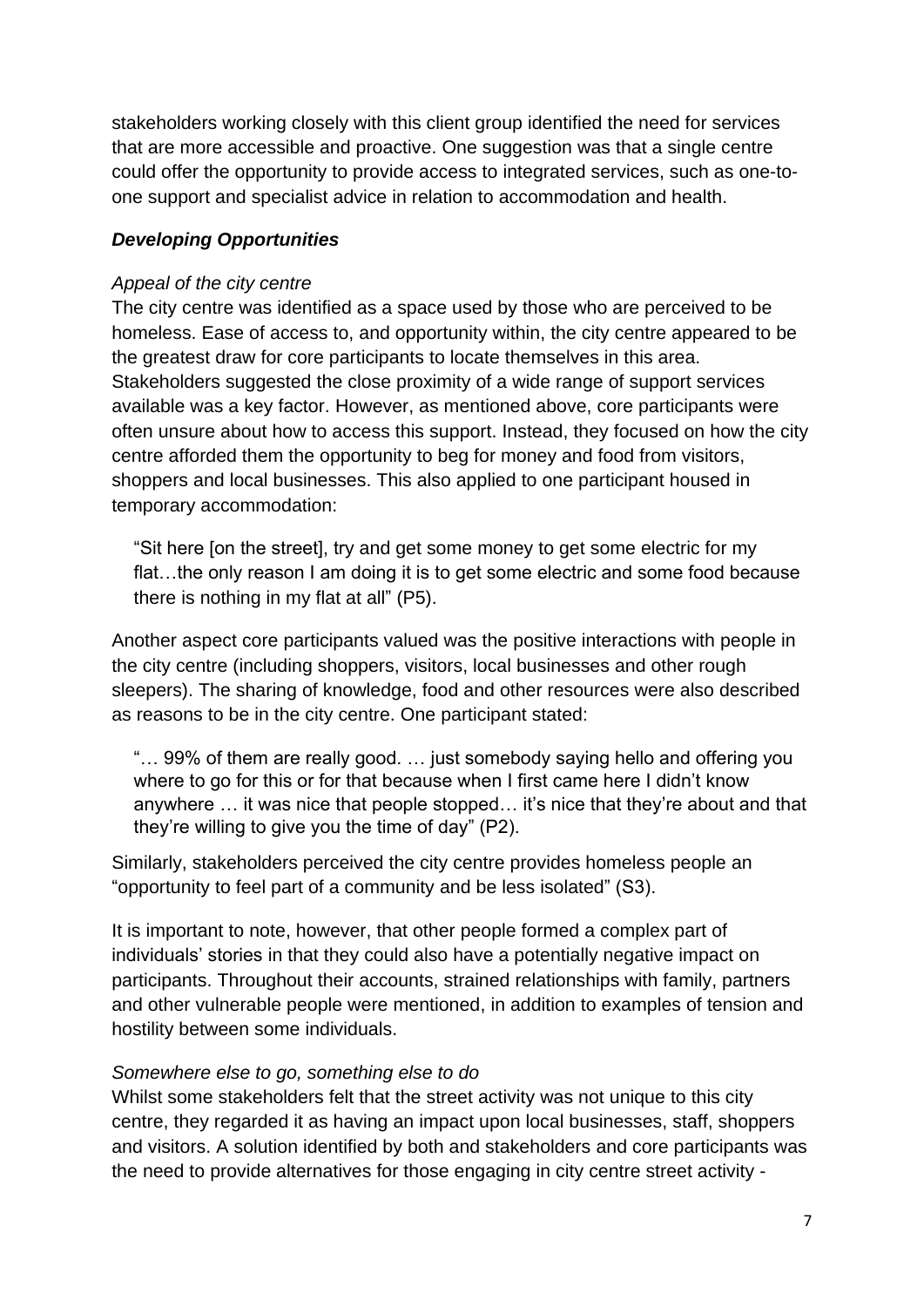somewhere else to go and something else to do during the day. Some stakeholders talked about day centre provisions and others suggested a designated safe space for people to go and meet during the day. The key here was that this space would provide an alternative to congregating on the streets or visibly engaging in street activity as well as an opportunity to access support services.

One core participant suggested having a designated space specifically for street drinkers to go to and proposed that this could be outside the city centre away from other people such as children and shoppers. However, for other core participants, there was a greater focus on having something else to do. Some of the participants talked about their interests and skills and there was a clear sense that they would like to make more use of them. For example, one participant talked about a passion for music ("My life revolves around music"), and previous work as a DJ, whilst another had a keen interest in food, which had developed from working in the kitchen whilst in prison. Thus, developing opportunities for people to build and expand upon their interests and skills came through as having the potential to improve the current situation:

"I want to start volunteering. I don't want to keep sitting on my backside and doing nothing because that's when I get bored and start drinking and using and things like that. Plus, it'll help other people to think better of me and me to feel better about myself as well" (P5).

#### *Building on resources*

The need to work in partnership with a shared operating framework was identified as a key element in improving the situation of the homeless population. Specific examples mentioned by stakeholders included flexibility with referrals/rules when working with partners, information sharing across partners, and looking at gaps in services in partnership rather than in isolation. One stakeholder stated:

"…as a partnership we need to come up with ways to tackle the issue. We all need to work together before we start to take things to another level" (S1).

Whilst stakeholders focussed on the importance of partnerships with other services and professionals, core participants in this study felt they too should be involved in partnership arrangements. They spoke about the importance of having a voice, and to play a part in the conversations to improve the situation. Some core participants expressed their frustration that things had not improved thus far and that they felt noone was listening to their view. One participant explained the need to work together and be 'willing' and 'prepared' to help. He voiced his frustrations that things had not improved, despite there being resources and opportunities available in the area:

"You've got everything that you need, you've got all the resources that you need … I mean there's thousands of buildings out there if they were prepared to let people live in them but it's just about that, being prepared to let them. If people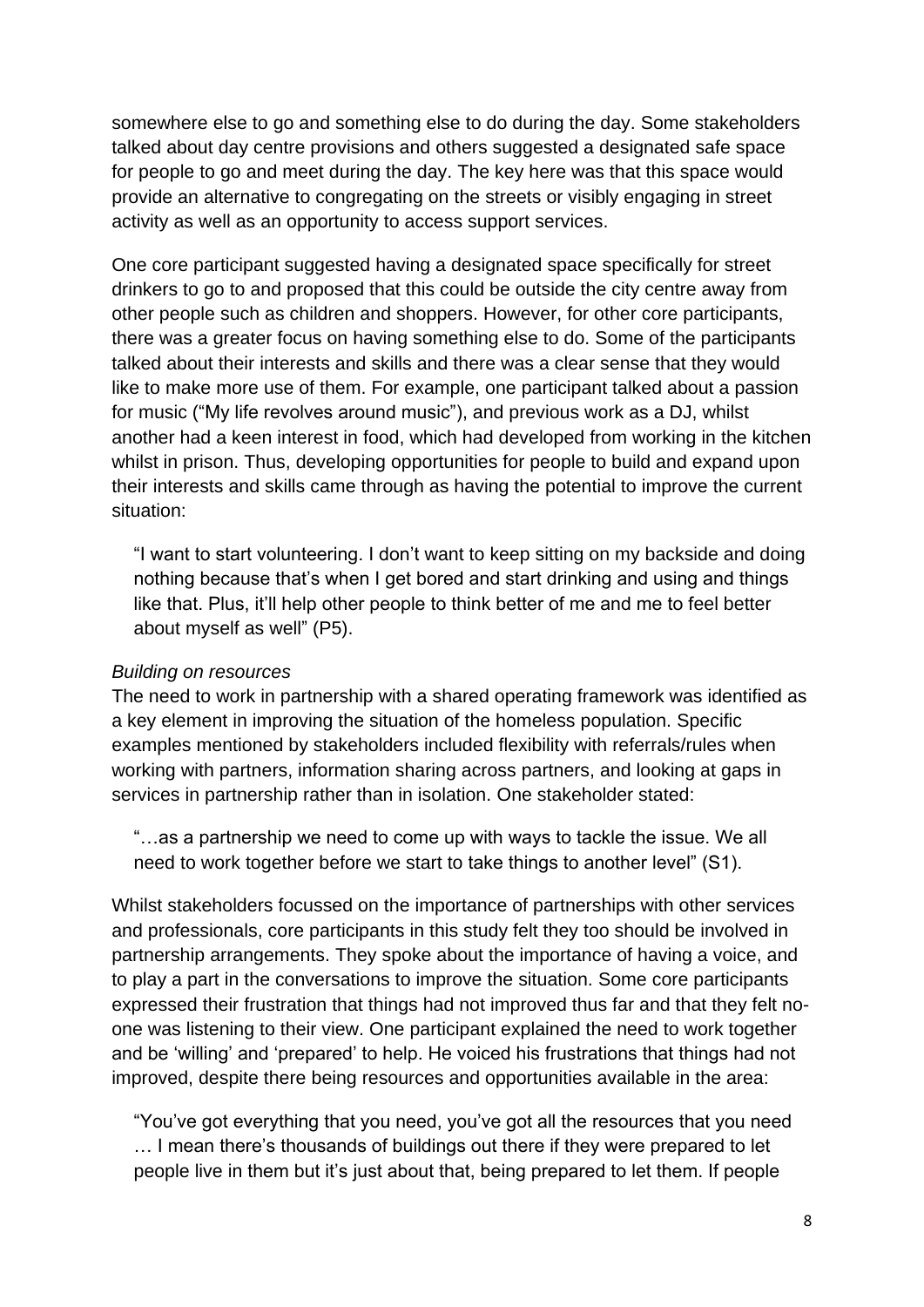aren't prepared to give people like me a chance, you're never going to see a change" (P2).

There was also frustration amongst some stakeholders and a perception that nothing was being done to improve things. From both perspectives, there appears to be an appetite to change the current situation and to implement improvements that would benefit this client group as well as the city centre more generally.

## **Discussion and Policy Implications**

The aim of this research was to gain a greater understanding of the experiences of people who are/have been homeless, as well as professionals working with people experiencing MEH. The complexity and hardship of homelessness came across clearly in this research. Nevertheless, participants discussed ways to maximise available assets, without the need for additional resources. Stakeholders took the opportunity to discuss collaborative means to improve pathways and services, and core participants valued having a voice.

#### *Improved pathways to support*

Given the significant health and social costs associated with homelessness, the current challenge, as highlighted in this research, is to improve the pathways to support available and to provide appropriate services to individuals with complex needs. When discussing pathways for support, whether it be for housing, health services, financial support etc., there is a need to consider the full spectrum from prevention to recovery. Providing early support and outreach for people at risk of homelessness was identified as being important in addition to the resources for those individuals on the streets. A clear and integrated pathway would also help services and organisations to better navigate the systems and support available and avoid the silo structure of service providers (Fuller, 2016). The co-ordination of support is crucial to ensure individuals in need can access the correct support at the right time. Whilst there are often significant resources available to people experiencing homelessness, awareness of and ease to access these is often lacking. Furthermore, a shift is needed for services to be able to accommodate and address multiple and complex needs that individuals face and to move away from dealing with single issues in isolation.

There is a risk that referral criteria (and associated systems) within health and social care services perpetuate barriers to accessing these for people with complex needs, including those experiencing MEH (Jasper et al., 2016). Jasper et al. (2016) highlight the challenges of integrated multi-agency working emphasising the need to develop appropriate supervision arrangements for staff and to avoid 'ambiguous lines of accountability and authority' (p. 63). Participants in this research reported frustration and found it difficult to access support and navigate the systems in place. This has a human and economic cost. Loopstra et al. (2016) emphasise the correlation between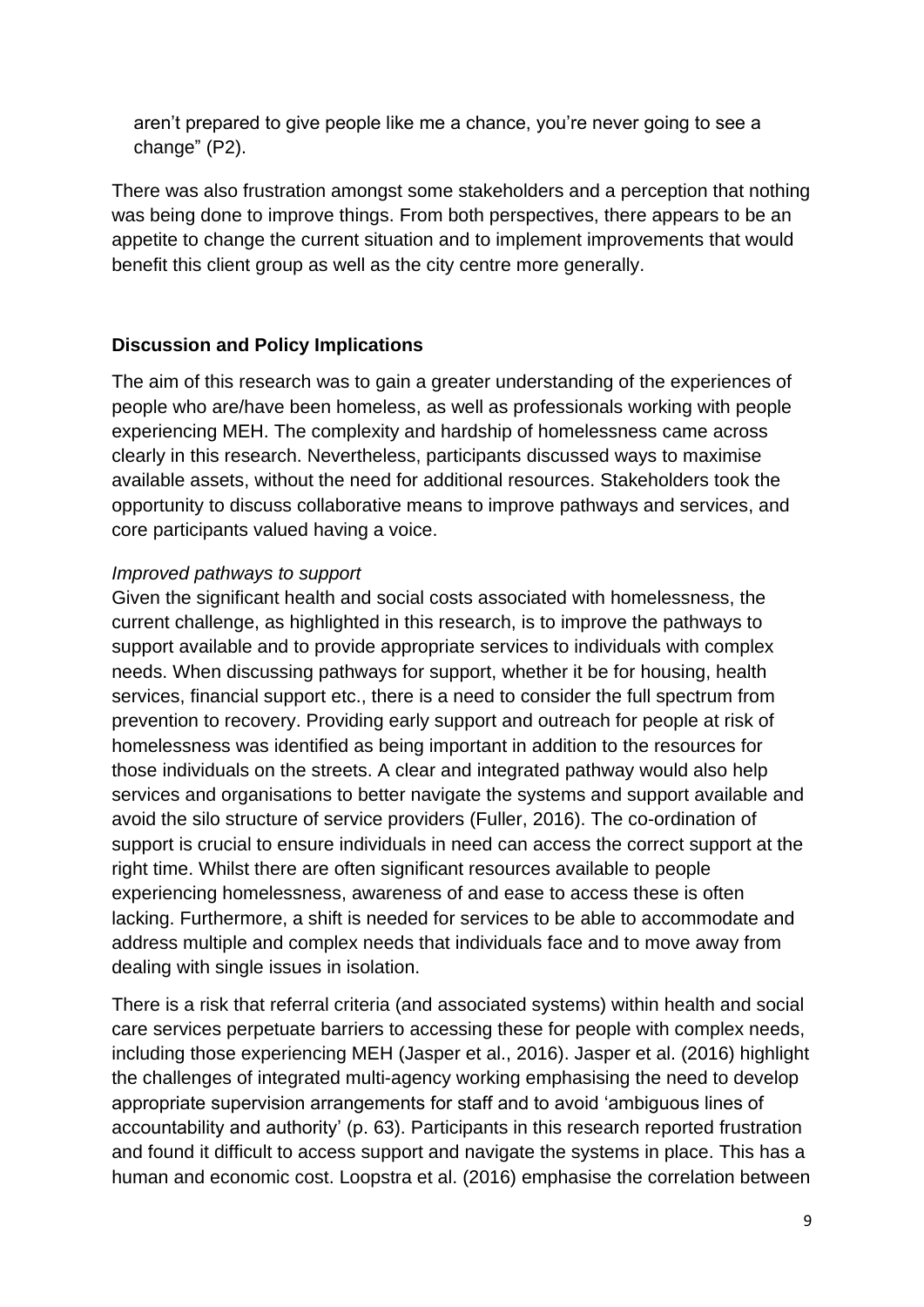homelessness and deteriorations in mental health and increased frequency of chronic and infectious disease and physical harm. They highlight that cuts to welfare provision are likely to result in increased homelessness.

More recently though, there appears to be an opportunity to implement improvements to pathways to support through the Homelessness Reduction Act (HRA). The Act contains three duties that could help improve partnership and multiagency work across a wide range of services that support people experiencing or at risk of homelessness.

- Duty to provide advisory services (amends section 179 of the Housing Act 1996)
- Duty to assess all eligible applicants' cases and agree a plan (amends section 189 of the Housing Act 1996)
- Duty of a public authority to refer cases to a local housing authority (addition to section 2013 of the Housing Act 1996).

The aim of the duty to provide advisory services is to ensure that people can access free advice and information about preventing and relieving homelessness (National Practitioner and Support Services, 2017). The second duty requires local authorities to provide meaningful assistance and agree a plan with every person who is either homeless or threatened with homelessness. This duty has implications for the cycle of homelessness that was evident in this study as the HRA requires the completion of a personalised housing plan that should focus not only on securing accommodation but also on the circumstances which led to the homelessness. In this study, homelessness upon release from prison was highlighted as an issue and this warrants further attention. The emphasis on a personalised planning approach has the potential to create positive outcomes for those experiencing MEH. However, as we have seen with the Care Act 2014, legislation that ostensibly gives greater control to the service user can be undermined by practices which are resource-led rather than person-centred (Slasberg and Beresford, 2014). The third duty placed on a public authority to refer cases may reduce the experience of feeling pushed between services that was strongly expressed by core participants. The HRA aims to ensure that housing need is considered when a service user comes in to contact with any public service, and again this will necessitate a review of current partnership arrangements and the effectiveness of pathway to support.

#### *Building on existing assets/resources*

An important finding in this research is the view that the city has assets and resources available to use, and that these could be improved rather than needing to create new services/resources. The utilisation of existing assets arguably fits well with the Housing First (HF) model which was put forward by one of the stakeholders.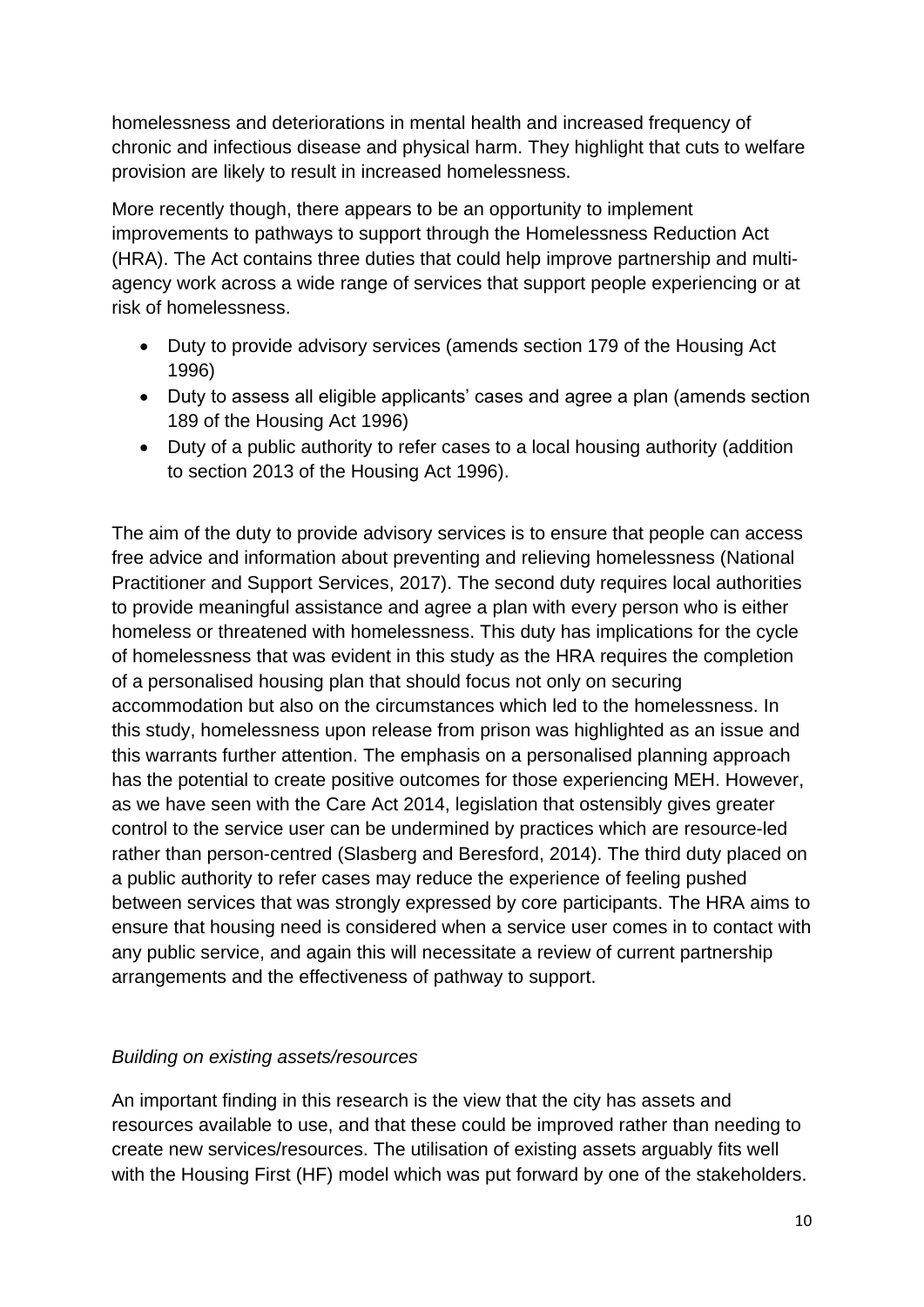Under this model, people with high levels of need are accommodated straight from the street and their specific health and social care needs are then met when stable housing is provided. In the UK, the opposite generally applies and securing housing for the homeless population is the final stage in a longer process of rehabilitation, sometimes referred to as the 'staircase model' (Sahlin, 2005). The Housing First model has been successfully adopted in North America (Aubry, 2015) and is increasingly used in European countries, notably Finland, the Netherlands and Ireland (Johnsen et al., 2010).

Evidence from abroad suggests that HF can break the cycle and repeated nature of homelessness that was a significant experience of core participants in this research. Holmes et al. (2017) found that a HF model adopted in Australia led to increased housing stability and better access to healthcare, whilst a study in the US found merit in the 'low barrier' approach of HF which does not require improvements in health to be achieved before housing is secured (Collins et al., 2013). This research has shown the complex needs of those experiencing MEH are often not met by services that are under-resourced, complicated partnership arrangements and homeless legislation which produces a series of often insurmountable hurdles which the applicant must overcome before being offered appropriate accommodation. Clearly the HF model does not remove the complex causes of homelessness, but it does fundamentally shift the way in which homelessness is responded to by accommodation providers and support services.

Stakeholders and core participants in this study identified the significance of providing alternative daytime opportunities – somewhere else to go, something else to do. Homeless Link (2015) suggest that there is value in the opportunities and services offered by day centres and have published a handbook which sets out the considerations when setting one up and how they can reduce rough sleeping. This handbook references the importance of making use of skills and volunteering opportunities; for core participants in this study, having the opportunity to build on their own personal resources and interests was identified as important. Indeed, ensuring daytime provision is meaningful to the individuals it is seeking to attract should be an important consideration in the design of services and this is far more likely to be achieved if service users play a key role in the planning and design stage. This should be considered if designing a single centre to provide access to integrated services as mentioned by participants in this study. Day centres can provide multiple opportunities for vulnerable individuals (Bowpitt et al., 2014), for example fostering social networks, which have been identified as important to those experiencing MEH (Joly et al., 2014); but consideration of how to manage group dynamics is critical, as participants described strained relationships with some of their peers. This upholds previous findings that discussed day centres as both 'spaces of care' and 'spaces of fear' due to the internal dynamics within the centre (Johnsen et al., 2005).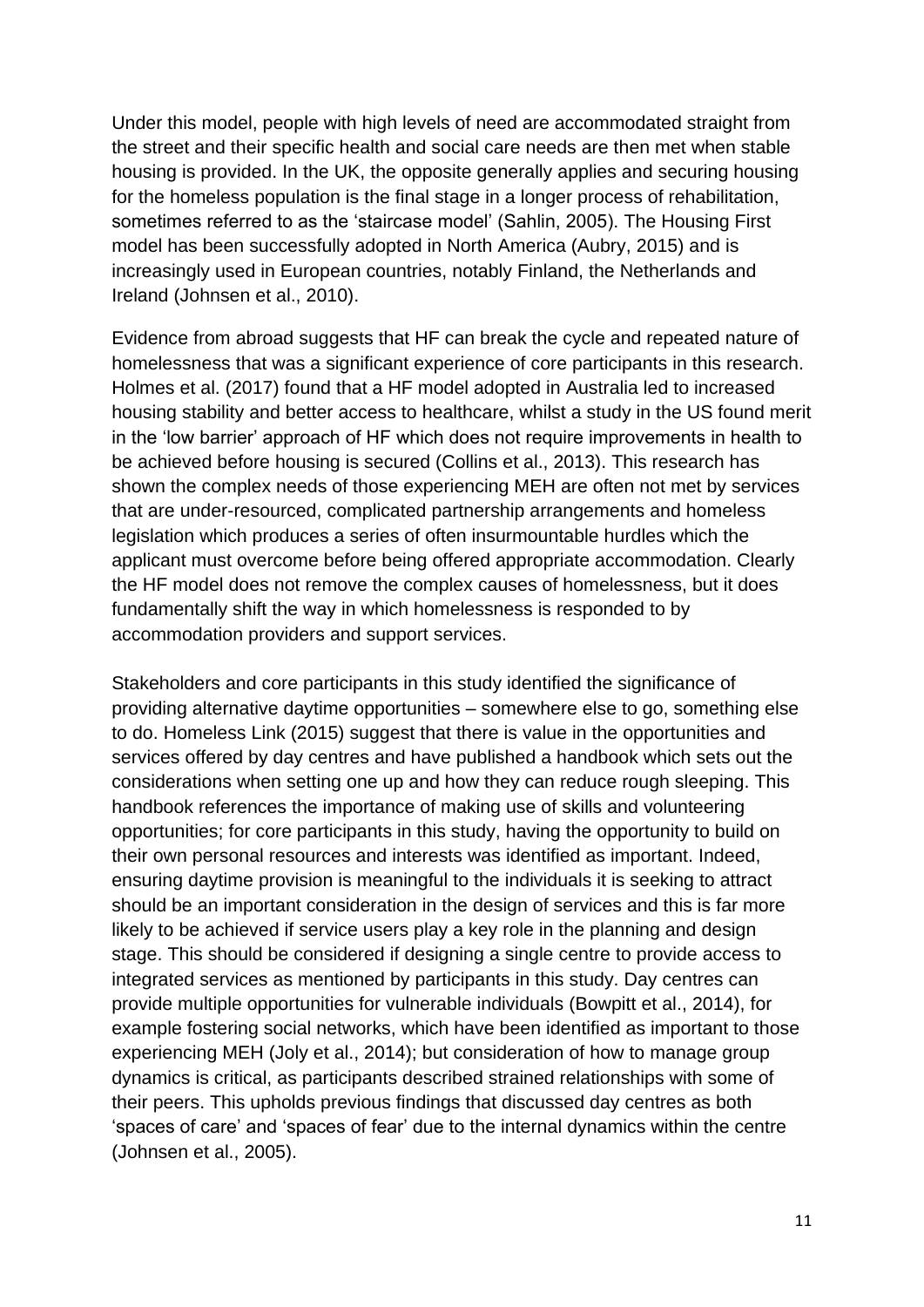This study has highlighted that a partnership approach is essential to improving the current situation and create appropriate solutions; but service users must be central to that partnership. Giving individuals who are homeless or engaged with street activity the opportunity to express their opinion and be heard is vital. To facilitate a cohesive approach and ensure any proposed solutions meet the needs of the target population, the skills, knowledge and willingness to identify solutions, of some of the core participants, should be utilised and not underestimated. Furthermore, engagement with vulnerable individuals/groups needs to be direct and inclusive (Aldridge, 2015).

#### **Conclusion**

A strength of this study is its participatory approach which focussed on identifying and maximising the assets of participants and wider stakeholders to inform solutions. All stakeholders could identify something they bring to the table and core participants identified skills that they have and wish to develop. However, whilst providing a rich account of core participants' stories, we acknowledge that these findings reflect the views of a small sample, specific to one city centre in the West Midlands. As such, these findings may not generalise to other city centres or other people experiencing MEH. A further unintentional, limitation is that this research was unable to capture the views of women who were homeless and/or engaged in street activity. Previous research has considered the experiences of homelessness according to gender (Bowpitt et al., 2011). It is important that further research seeks to incorporate the views of women in addressing solutions to improve the situation and avoids gendered assumptions about service provision and pathways to support.

This research has highlighted the strength of the support in the city and encouraged collective action to improve the pathway to increase accessibility of the services and resources available. Ultimately, a coordinated partnership approach is required to address pathways to support and provide a space for meaningful activity. The Homelessness Reduction Act will provide a significant opportunity to improve partnership and multi-agency work across a wide range of services that support homeless people.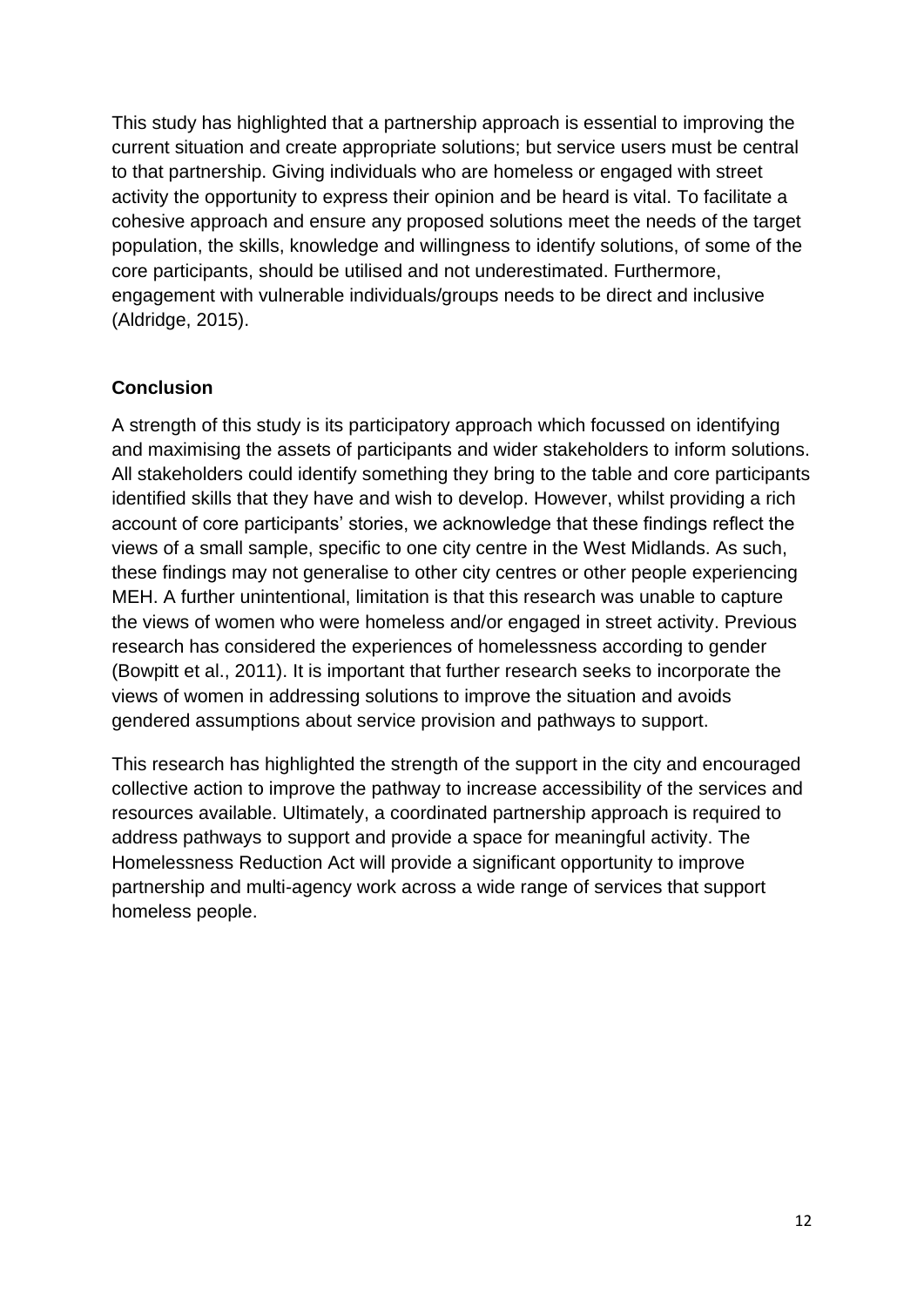## **References**

Aldridge, J. (2015), *Participatory research: working with vulnerable groups in research and practice,* Policy Press, Bristol.

Aubry, T., Nelson, G., Tsemberis, S. (2015), "Housing First for people with severe mental illness who are homeless: a review of the research and findings from the At Home-Chez soi demonstration project", *Canadian Journal of Psychiatry*, Vol. 60, pp.467-474.

Bowpitt, G., Dwyer, P., Sundin, E., Weinstein, M. (2011), "Comparing men's and women's experiences of multiple exclusion homelessness", *Social Policy and Society*, Vol. 10, pp.537-546.

Bowpitt, G., Dwyer, P., Sundin, E., Weinstein, M. (2014), "Places of sanctuary for 'the undeserving'? Homeless people's day centres and the problem of conditionality", *British Journal of Social Work*, Vol. 44, pp.1251- 1267.

Braun, V. and Clarke, V. (2006), "Using thematic analysis in psychology", *Qualitative Research in* Psychology, Vol. 3, pp.77-101.

Burns, S. and Schubotz, D. (2009), "Demonstrating the Merits of the Peer Research Process: A Northern Ireland Case Study", Field Methods, 21.

Collins, S., Malone, D., Clifasefi, S. (2013), "Housing retention in single-site housing first for chronically homeless individuals with severe alcohol problems", *American Journal of Public Health,* Vol. 103, pp.S269-74.

Communities and Local Government Select Committee (2016), "Homelessness", available at:

<https://www.publications.parliament.uk/pa/cm201617/cmselect/cmcomloc/40/40.pdf> (accessed 29 January 2018).

Dwyer, P., Bowpitt, G., Sundin, E., Weinstein, M. (2015), "Rights, responsibilities and refusals: homelessness policy and exclusion of single homeless people with complex needs", *Critical Social Policy*, Vol. 35, pp.3-23.

Elliot, E., Watson, A., Harries, U. (2002), Harnessing expertise: involving peer interviewers in qualitative research with hard‐to‐reach populations, *Health Expectations,* Vol. 5, pp.172-178.

Fitzpatrick, S., Bramley, G., Johnsen, S. (2012), "Multiple exclusion homelessness in the UK: an overview of key findings", available at: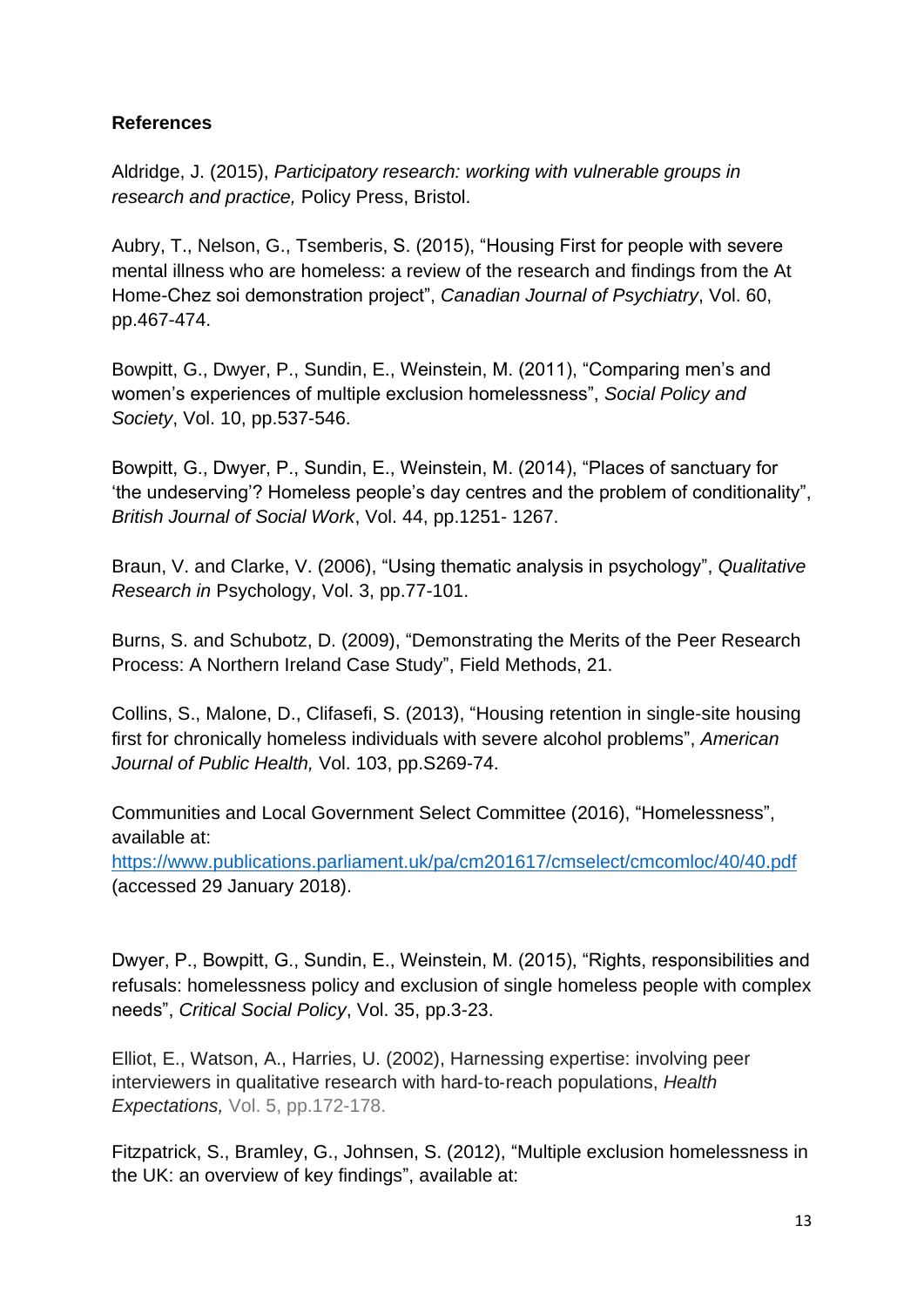[https://www.hw.ac.uk/schools/doc/MEH\\_Briefing\\_No\\_1\\_2012.pdf](https://www.hw.ac.uk/schools/doc/MEH_Briefing_No_1_2012.pdf) (accessed 29 January 2018).

Fitzpatrick, S., Pawson, H., Bramley, G., Wilcox, S., Watts, B. (2016), "The homelessness monitor: England 2016", available at: [https://www.crisis.org.uk/media/236828/the\\_homelessness\\_monitor\\_england\\_2016.](https://www.crisis.org.uk/media/236828/the_homelessness_monitor_england_2016.pdf) [pdf](https://www.crisis.org.uk/media/236828/the_homelessness_monitor_england_2016.pdf) (accessed 29 January 2018).

Fitzpatrick, S., Pawson, H., Bramley, G., Wilcox, S., Watts, B., Wood, J. (2018), "The homelessness monitor: England 2018", available at: [https://www.crisis.org.uk/media/238700/homelessness\\_monitor\\_england\\_2018.pdf](https://www.crisis.org.uk/media/238700/homelessness_monitor_england_2018.pdf) (accessed 17 May 2018).

Fuller, J. (2016), "The impact of the Health and Social Care Act, 2012 on the health and wellbeing of rough sleepers", *Journal of Integrated Care*, Vol. 24, pp.249-259.

Glasgow Centre for Population Health (2011), "Asset based approaches to health improvement: redressing the balance", available at: [http://www.gcph.co.uk/assets/0000/2627/GCPH\\_Briefing\\_Paper\\_CS9web.pdf](http://www.gcph.co.uk/assets/0000/2627/GCPH_Briefing_Paper_CS9web.pdf) (accessed 29 January 2018).

Holmes, A., Carlisle, T., Vale, Z., Hatvani, G., Heagney, C., Jones, S. (2017), "Housing First: permanent supported accommodation for people with psychosis who have experienced chronic homelessness", *Australasian Psychiatry*, Vol. 25, pp.56- 59.

Homeless Link (2015), *Making the difference to end rough sleeping: a handbook for day centres*. Homeless Link: London.

[Jasper, R., Wilberforce, M., Verbeek, H., Challis, D.J. \(](http://www.emeraldinsight.com.ezproxy.staffs.ac.uk/author/Jasper%2C+Rowan)2016), "Multi-agency working and implications for care managers", *Journal of Integrated Care*, Vol. 24, pp.56-66.

Johnsen, S., Cloke, P., May, J. (2005), "Day centres for homeless people: spaces of care or fear?", *Social and Cultural Geography*, Vol. 6, pp.787-811.

Johnsen, S. and Teixeira, L. (2010), *Staircases, elevators and cycles of change: 'Housing First' and other housing models for homeless people with complex support needs,* Crisis: London.

Joly, L., Cornes, M., Manthorpe, J. (2014), "Supporting the social networks of homeless people", *Housing, Care and Support,* Vol. 17, pp.198-207.